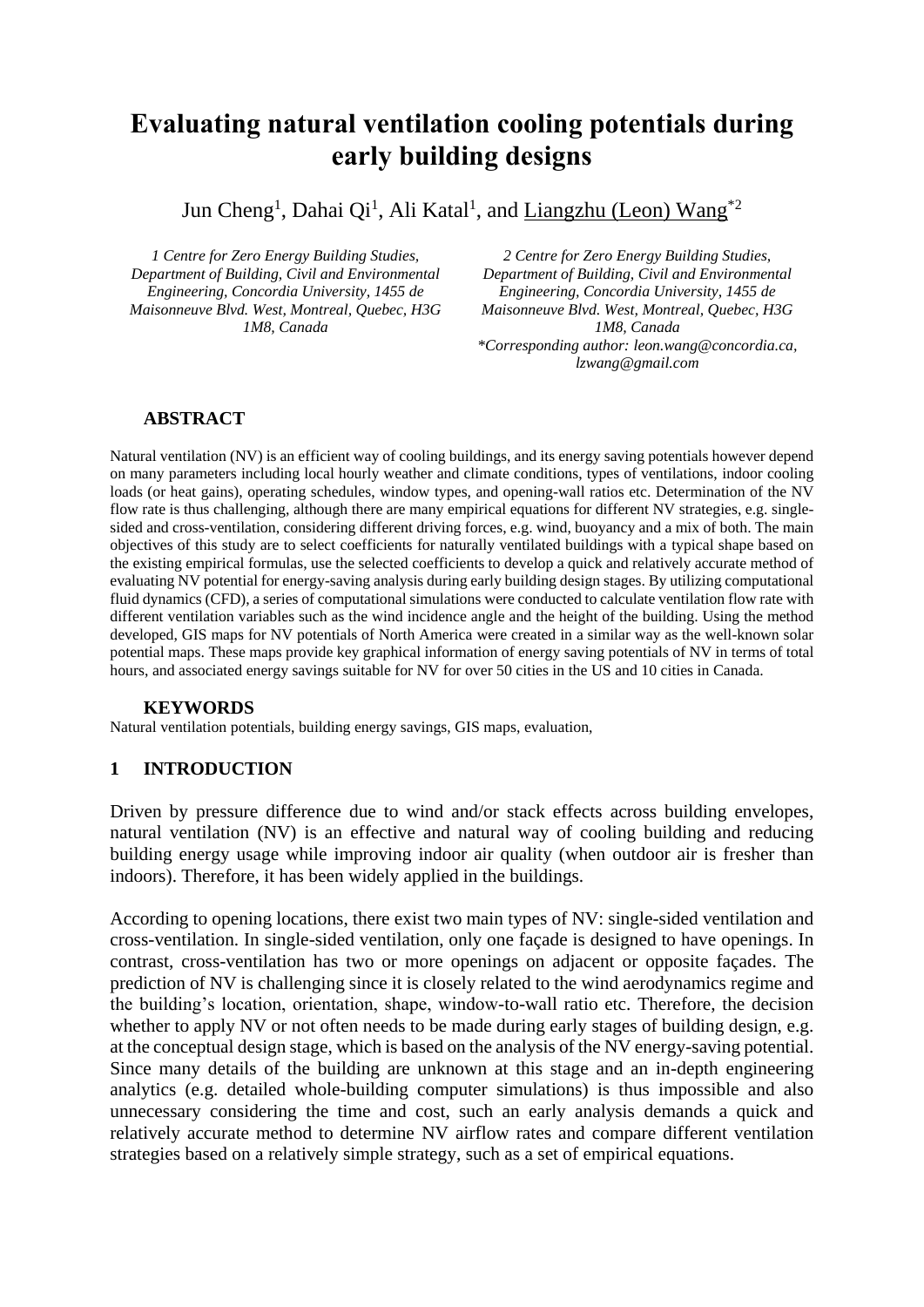Previous studies show quite a few empirical equations regarding airflow rate estimation for both single-sided ventilation and cross-ventilation under wind driven NV (Allard and Santamouris, 1998; Cockroft and Robertson, 1976; Crommelin and Vrins, 1988; H. Wang and Chen, 2012; Warren and Parkins, 1985). Although each of the empirical equations may apply to its specific case, they have more than one unknown parameters or coefficients that have not been identified for typical building shapes and types. As a result, it is hard to apply them to generic buildings for the early NV designs. Therefore, it is necessary to develop a simple and accurate method which can be directly used for the selection of coefficients for typical and generic buildings during the early design stage.

The objectives of this study are to select coefficients for naturally ventilated buildings with a common and typical shape based on the existing empirical formulas, using the selected coefficients to develop a quick and relatively accurate method of evaluating NV potential for energy-saving analysis during early building design stages. A series of CFD simulations were conducted to determine ventilation flow rate with different ventilation variables such as the wind incidence angle and the height of the building, which are compared with wind tunnel data. Using the method developed, GIS maps for NV potentials of North America were created following a similar way as the well-known solar potential maps.

#### **2 METHODOLOGY**

#### **2.1 Empirical formulas**

Based on our communications with NV consulting firms, a typical modern NV building may be assumed to be flat-roofed, symmetrical, less than six floors and the effect of internal partitions is neglected. Equations (1) and (2) were selected from the previous studies (Allard  $\&$ Santamouris, 1998; Cockroft & Robertson, 1976), to calculate wind-driven single-sided ventilation and cross-ventilation flow rates, respectively. The selected equations are simple and applicable due to less unknown parameters compared to other equations available in the literature. For purposes of generalization, only the wind-driven NV is considered at this stage of the study, as the effective use of the force of buoyancy depends more greatly on the building's interior layout.

Single-sided ventilation:

$$
Q = \frac{dv}{dt} = \pm \frac{1}{2} f C_D A \sqrt{|U_r^2 - \left(\frac{2\gamma P_a}{\rho V}\right) v|} \tag{1}
$$

Cross ventilation:

$$
Q = \sqrt{\frac{c p_1 - c p_2}{\frac{1}{A_1^2 c_{D_1}^2 + \frac{1}{A_2^2 c_{D_2}^2}}} U_r = \sqrt{\frac{\Delta c_p}{\frac{1}{A_1^2 c_{D_1}^2 + \frac{1}{A_2^2 c_{D_2}^2}}} U_r
$$
 (2)

where  $dv$  is the decrease in volume of the original mass of air inside the building  $(m^3)$ , V is total volume of the building (m<sup>3</sup>), t is the time (s),  $\gamma$  is the specific heat ratio of air which equals to 1.4 for adiabatic flows and 1.0 for isothermal flows (Haghighat, Brohus, & Rao, 2000),  $\rho$  is the density of air (kg/m<sup>3</sup>) and  $P_a$  is the atmospheric pressure (Pa). Besides the opening area A (m<sup>2</sup>) and reference wind velocity  $U_r$  (m/s), there are two key undetermined coefficients f and  $\Delta C_p$  for the evaluation of airflow rates under single-sided and cross ventilation respectively. According to Anderson et al. (Andersen, Heiselberg, & Aggerholm, 2002) and Wang et al. (L.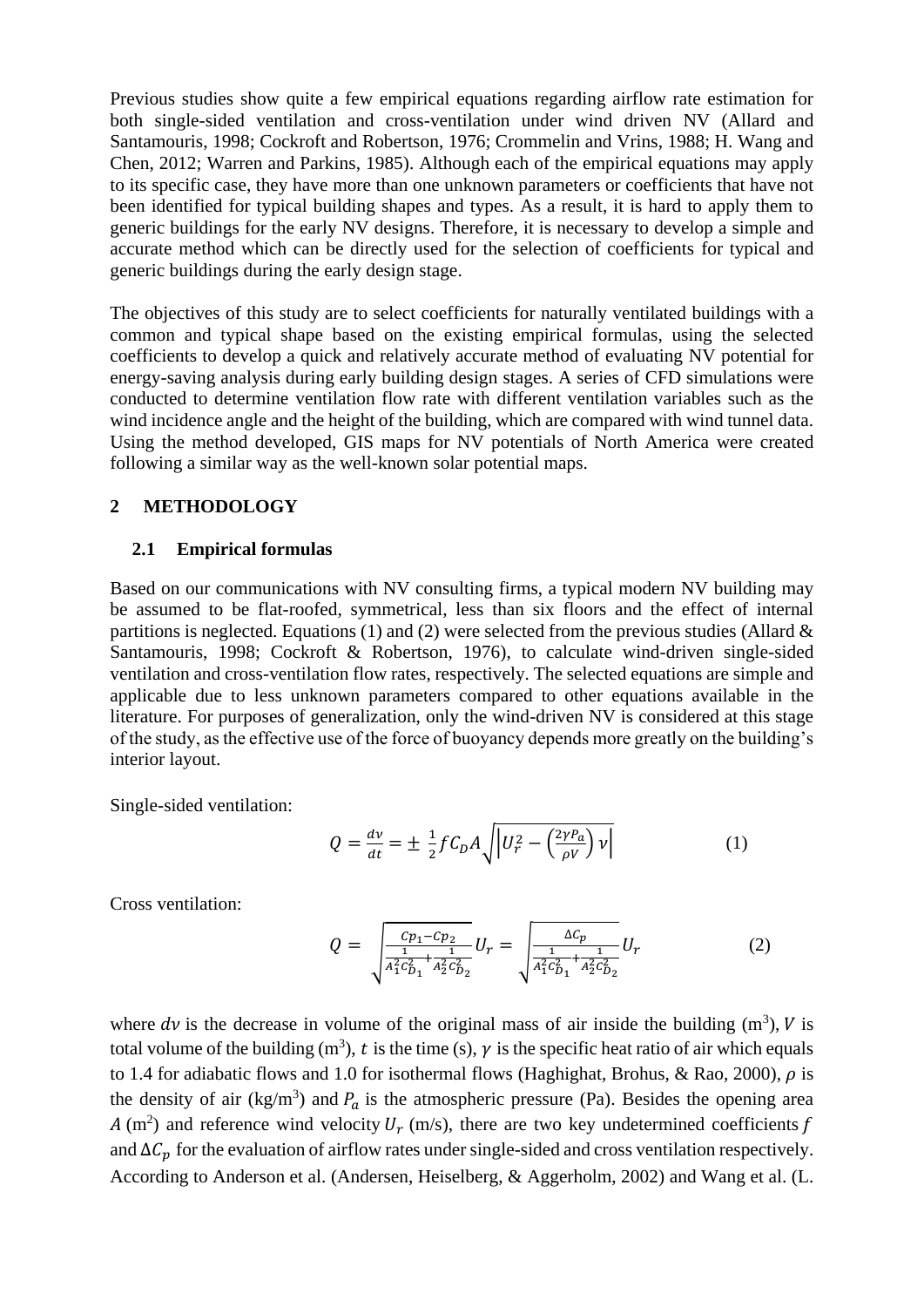Wang, Pan, & Huang, 2012), other critical coefficients related to airflow rates, such as wind velocity coefficients K and  $\alpha$  for wind profile correction and discharge coefficients  $C<sub>D</sub>$  for window type selection, are simplified as constants.

The airflow rates through the openings under different scenarios, e.g. different wind incidence angles, can be determined by CFD simulations. Then the two key coefficients f and  $\Delta C_n$  can be calculated by Eqs. (1) and (2).  $f$  and  $\Delta C_p$  are correlated as the function of wind direction, and have little relation with the number of floors for low-rise residential buildings. The CFD simulation model is introduced in section 2.4.

For a given cooling load defined by the internal total cooling load (or heat gain),  $Q_{in}$ , the resultant indoor air temperature  $T_i$  could be obtained by:

$$
T_i = \frac{Q_{in}}{mc} + T_o \tag{3}
$$

where *m* is the mass flow rate of air from the NV,  $C$  is the specific heat of air and  $T_0$  is the outdoor air temperature.

The annual NV potential is quantified by the total number of hours in a year when the resultant indoor air temperature  $T_i$  falls within the defined acceptable comfort range for the occupants of the building. Section 2.2 list the evaluation approach using the empirical equations.

### **2.2 Evaluation approach**

The methodology for the development of coefficient selection guidance and evaluation method is summarized as the procedure *a~f*:

- a. Choose building location, window facing, and weather data. Determine *f* and *ΔCp*.
- b. Choose type of terrain: open area, sub-urban, or urban, and determine *K* and *α.*
- c. Choose the type of the window: casement, tilt, sliding window, and the value of *C<sup>D</sup>* could be determined.
- d. Enter other parameters, such as building size, window area etc.
- e. Calculate airflow rates, *Ti*, by Eq. (3).
- f. Count annual NV hours based on the thermal comfort temperature range and calculated *Ti*. Then calculate energy savings can be determined.

# **2.3 GIS maps**

To guide the NV early design, a NV potential map was created using geographic information system (GIS), which is a system designed to capture, store, manipulate, analyze, manage, and present spatial or geographic data. GIS maps have been widely applied for solar potential application (Šúri, Huld, & Dunlop, 2005; Šúri, Huld, Dunlop, & Ossenbrink, 2007). Follow the approach described in section 2.2, NV hours and for buildings in different locations were calculated. In this study, annual NV applicable hours of the North America were calculated, which provide key graphical information of energy saving potentials of NV buildings in terms of total hours suitable for NV for over 50 cities in the US and 10 cities in Canada. The weather condition data use TMY weather files.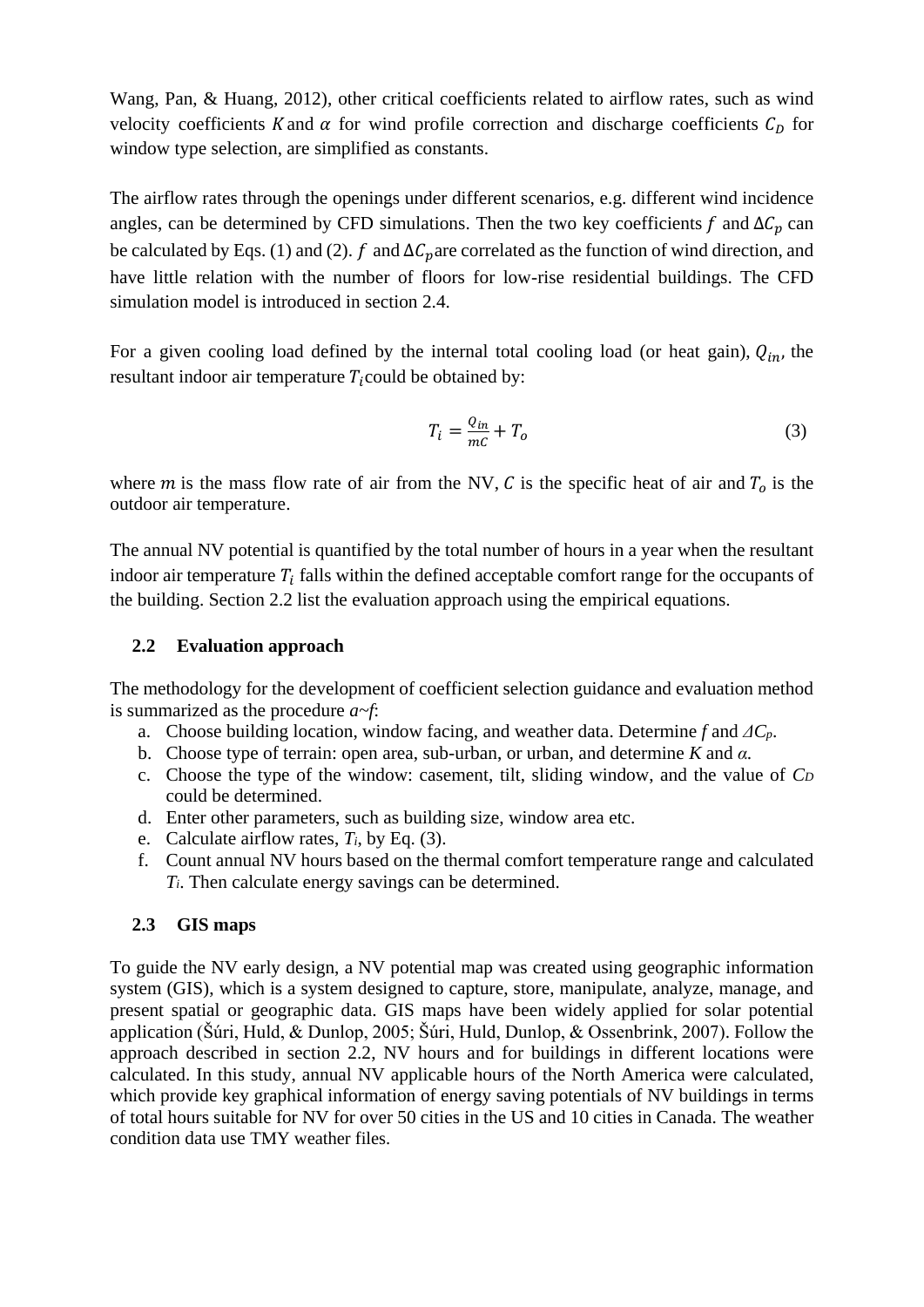# **2.4 CFD simulation**

To calculate the airflow rate, a CFD model was developed. The building is  $80 \text{ m} \times 25 \text{ m} \times 14.4$ m ( $L \times W \times H$ ) and is placed within a larger computational domain which has an upstream length of 4W, a lateral length of 4L on both sides and a vertical length of 4H above the building height as Jiang et al. (Jiang, Alexander, Jenkins, Arthur, & Chen, 2003), except instead of 8W, there is a slightly shorter downstream length of 6W in this study to reduce computational time. The building has four floors and uniformly distributed thirty-two windows on each long side (depends on ventilation strategy). With the consideration of the balance between energy-saving and daylighting requirements, the window-to-wall ratio (WWR) is set to be 30% in the model. The CFD model was developed in ANSYS 16.2. "CutCell" was selected as the meshing assembly method. Approximately 500,000 meshes were generated with a minimum size of 0.3 m. A steady state Reynolds-Averaged Navier-Stokes (RANS) standard  $k - \varepsilon$  turbulence model was selected. To investigate the grid independency, two incidence angles  $\theta$  of 45° and 90° with almost three times the number of meshes were used in the same model to compare the airflow rates for both single-sided and cross-ventilation. The results indicate that the difference in airflow rates for the different grid numbers varies from 0.07% to 15%, which is acceptable considering the difference in time consumption between the two scenarios.



Figure 1: Schematic view of the model with outer domain (W=width, L=length and H=height).

# **3 RESULTS**

# **3.1 Validation of CFD modelling method**

Reynolds-averaged Navier-Stokes (RANS) and Large Eddy Simulation (LES) are the most common turbulence models for the CFD simulations of NV. To determine which model is more efficient and eliminate potential errors, validation study was undertaken using experiments from the literature (Jiang et al., 2003).

Jiang et al. (Jiang et al., 2003) conducted a series of boundary layer wind tunnel experiments in Cardiff University to simulate an urban atmospheric environment by using blockages, fences and Lego Duplo blocks. The model is cubic (250 mm  $\times$  250 mm  $\times$  250 mm) – see Figure 2. Three cases, including two single-sided ventilation and cross ventilation, were measured. For both windward and leeward single-sided NV cases, there is only one 84 mm  $\times$  125 mm opening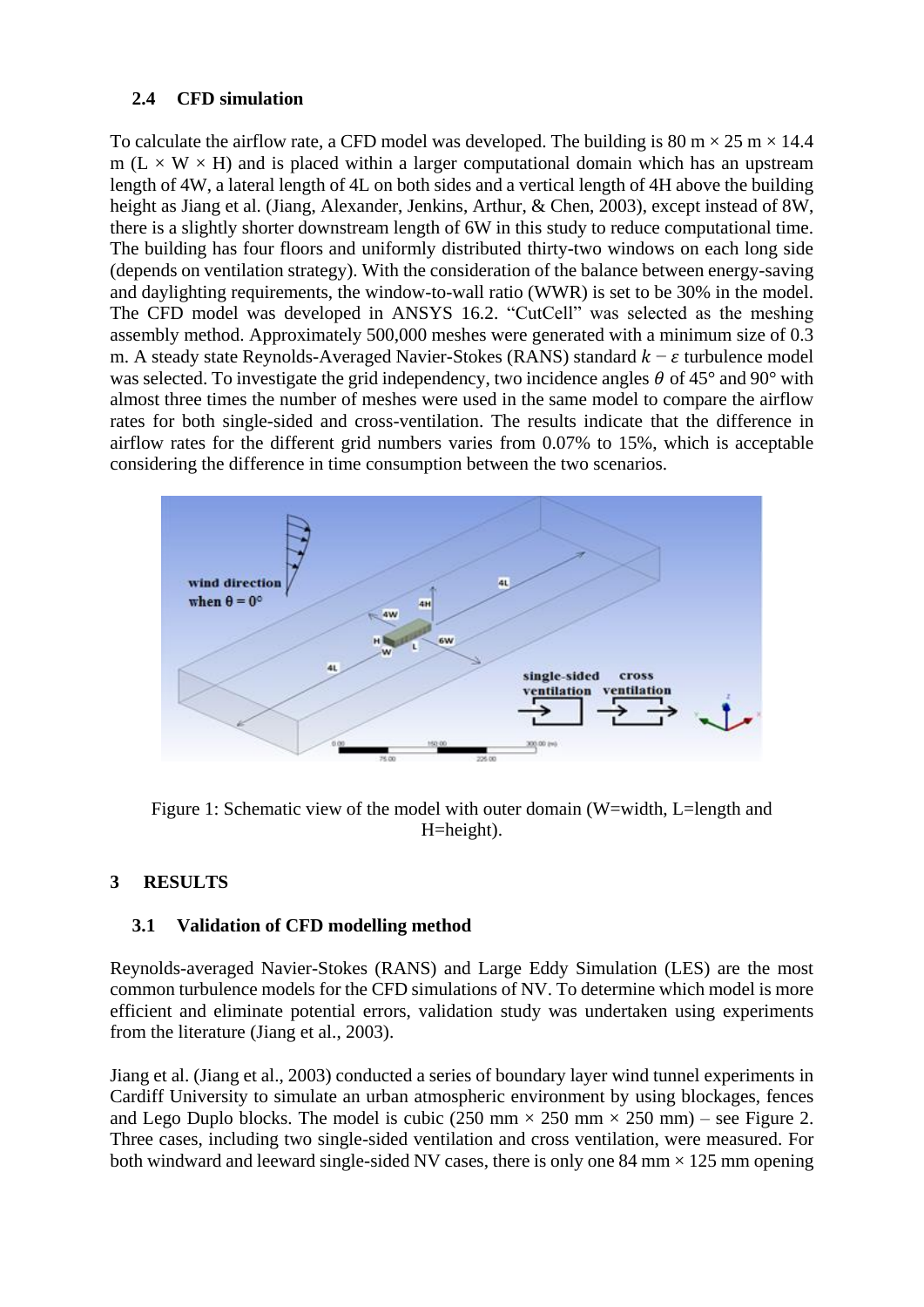in one facade. In case of cross ventilation, two openings with the same size are designed in opposite facades. The thickness of the walls was neglected since heat transfer is not considered in this validation study. After acquiring the simulation results, the mean velocity distributions at five locations around and inside model were compared with the Jiang's wind tunnel test results. Both RANS (two-equation standard  $k - \varepsilon$  models, precisely) and LES were used and the comparisons are demonstrated in Figure 3:



Figure 1: Schematic view of single-opening model and air velocity measurement locations.



Figure 3: Mean velocity distributions for windward, single-sided ventilation (left column); leeward, single-sided ventilation (middle column) and cross-ventilation (right column). Dots: Experimental values, Jiang et al (Jiang et al., 2003); Solid line: RANS model; Dashed line: LES model.

The overall arrangement between the CFD predictions (RANS and LES) and experimental results is fairly similar along the streamline direction, which is close to the results from Jiang et al. (Jiang et al., 2003). The difference of results between the two models are fairly small at most of the locations. Thus, the RANS standard  $k - \varepsilon$  model was selected to conduct the rest of simulations considering it is acceptably accurate and time-efficient comparing to the LES model (Toja-Silva, Peralta, Lopez-Garcia, Navarro, & Cruz, 2015; Tominaga, 2015).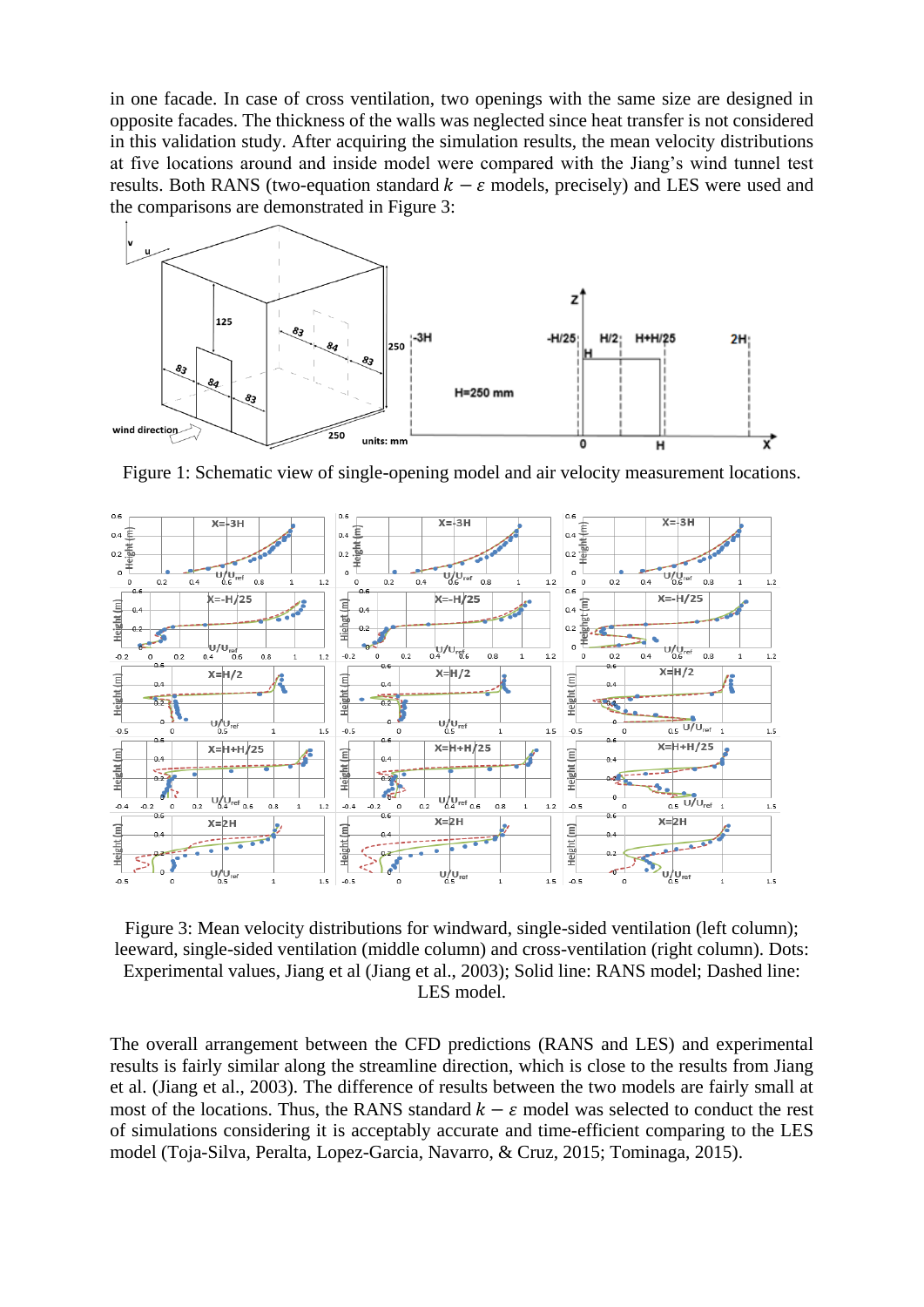#### **3.2 GIS maps for natural ventilation potentials**

As an application of this study, the evaluation method based on empirical equations can provide a fast and relatively accurate energy saving potential analysis of NV for engineers and architects during the building early design stage. A typical building is a four-story rectangular building with same dimension as the base model located in open space of Toronto. Specifically, the indoor design temperature range,  $T_i$ , = 21.5 °C ~ 27.8 °C, is set to achieve 80% thermal comfort acceptability based on the Adaptive Model for naturally ventilated buildings (Brager & De Dear, 2000). This building is set to be an office building with a combined internal heat gain of 70 W/m<sup>2</sup> (AUTODESK; Chartered Institution of Building Services Engineers (CIBSE), 2015). The figure shown below illustrates the annual NV available hours under both single-sided (SS) and cross NV (CV) scenarios for all different window facing layouts.



Figure 4: Annual NV available hours in Toronto for an internal cooling load of 70 W/m*<sup>2</sup>* .

In detailed calculations, the wind incidence angle  $\theta$  for each hour is determined as the angle between hourly meteorological wind direction and the building orientation (i.e. window facing). Then, the value of f and  $\Delta C_p$  would be obtained correspondingly for the calculation of hourly airflow rate Q for both ventilation strategies. In combination with the internal heat gain  $Q_{in}$ , once the indoor air temperature  $T_i$  is calculated within the indoor design temperature range, that hour would be counted as an NV applicable hour. Specifically, for the case in Fig. 4, the building in Toronto achieves the maximum energy saving potential of 1,644 hours with the southeast facing single-sided NV.

Repeat the previous steps for the southeast facing single-sided NV buildings in the other major cities in US and Canada, we are able to plot the annual NV applicable hours using the GIS map visualizations in Figs. 5 and 6. It indicates that the maximum NV hours could be more than 2,500 hours and 80,000 kW in the US and 1,600 hours and 50,000 kW in Canada. The numbers could be used to determine the energy saving potentials of using NV and identify the optimum initial building designs for achieving energy savings during the conceptual design stage.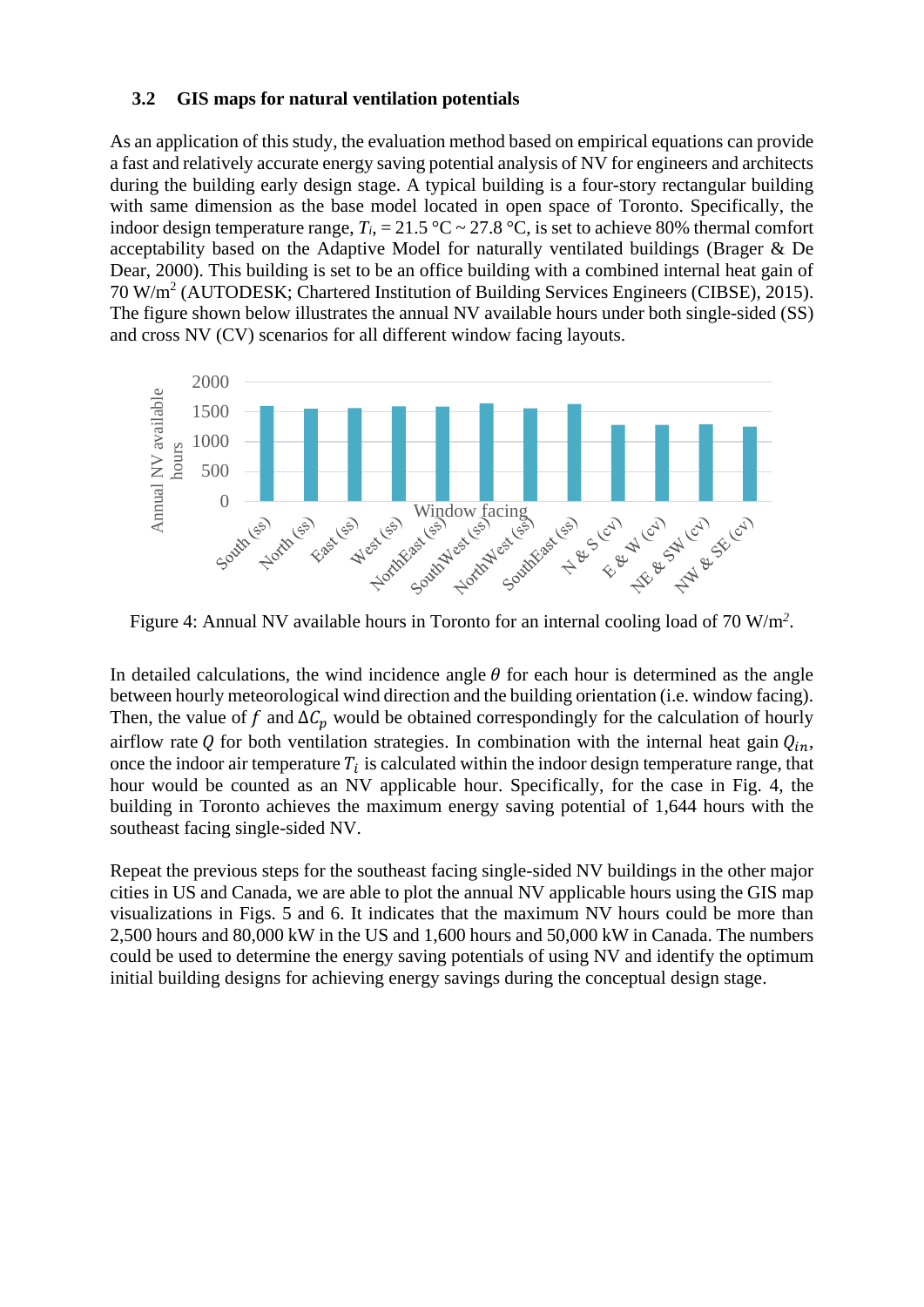

Figure 5: GIS map of NV potential hours (single-sided, building orientation: southeast) for the cooling load of 70  $W/m^2$ .



Figure 6: GIS map of NV potential energy savings, kW (single-sided, building orientation: southeast) for the cooling load of 70  $W/m^2$ .

# **4 CONCLUSIONS**

Natural ventilation has been widely used in buildings as an efficient way of reducing building energy usages and improving indoor air quality. However, determination of the NV energy saving potential is challenging because the naturally-driven airflow rates depend on many parameters including local hourly weather and climate conditions, types of NVs, amount of heat gains, operating schedules, window types, and opening areas percentages etc. This study aims to select coefficients for naturally ventilated buildings with a common shape based on the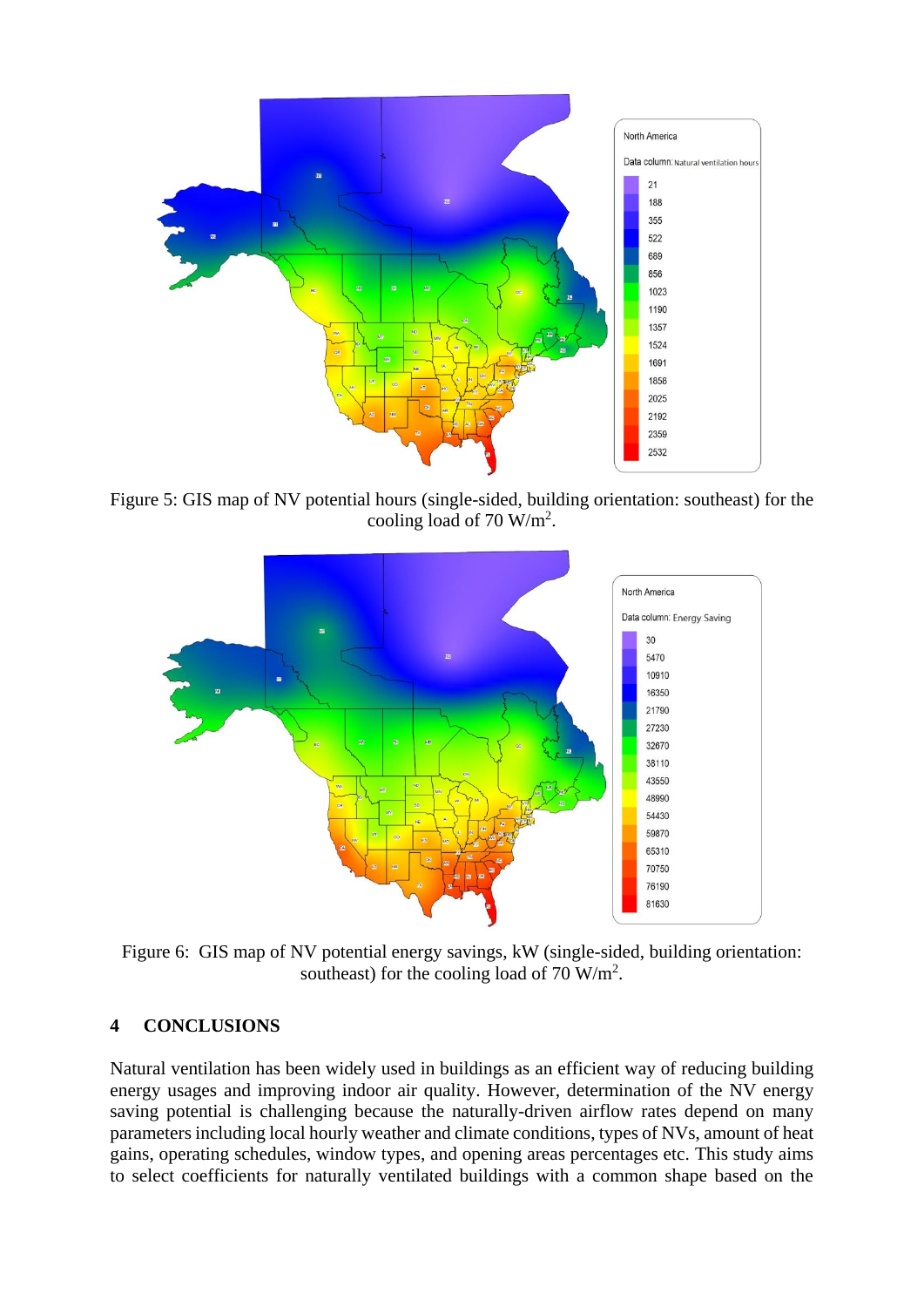existing empirical formulas, and use the selected coefficients to develop a quick and relatively accurate method of evaluating NV potential for energy-saving analysis during early building design stages. Using the method developed, GIS maps for NV potentials of the North America were created in a similar way as the well-known solar potential maps. The maps provide key graphical information of energy saving potentials of NV in terms of total annual NV applicable hours and energy savings for over 50 cities in the US and 10 cities in Canada. It was found that for the building defined in this paper, the maximum NV hours could be more than 2,500 hours and 80,000 kW in the US and 1,600 hours and 50,000 kW in Canada for single-sided ventilation with southeast building orientation. The proposed method and the GIS maps can be used to determine the viability of using NV and make initial building design decisions for energy savings during the conceptual design stage.

#### **5 REFERENCES**

- Allard, F., & Santamouris, M. (1998). Natural ventilation in buildings: a design handbook. In *London James James* (p. 378).
- Andersen, K. , Heiselberg, P., & Aggerholm, S. (2002). Naturlig ventilation i erhvervsbygninger (in Danish). *Statens Byggeforskningsinstitut*.
- AUTODESK. Example Internal Loads for Different Space Types. https://doi.org/https://sustainabilityworkshop.autodesk.com/buildings/equipment-andlighting-loads
- Brager, G. S., & De Dear, R. (2000). A standard for natural ventilation. *ASHRAE Journal*, *42*(10), 21–28. https://doi.org/10.1017/CBO9781107415324.004
- Chartered Institution of Building Services Engineers (CIBSE). (2015). *Guide A: Environmental design* (8th ed.). Norwich: Page Bros. (Norwich) Ltd.
- Cockroft, J. P., & Robertson, P. (1976). Ventilation of an enclosure through a single opening. *Building and Environment*, *11*(1), 29–35. https://doi.org/10.1016/0360-1323(76)90016-0
- Crommelin, R. D., & Vrins, E. M. H. (1988). Ventilation through a single opening in a scale model. *Air Infiltration Review*, *9*(3), 11–15.
- Haghighat, F., Brohus, H., & Rao, J. (2000). Modelling air infiltration due to wind fluctuations—a review. *Building and Environment*, *35*(5), 377–385. https://doi.org/10.1016/S0360-1323(99)00028-1
- Jiang, Y., Alexander, D., Jenkins, H., Arthur, R., & Chen, Q. (2003). Natural ventilation in buildings: Measurement in a wind tunnel and numerical simulation with large-eddy simulation. *Journal of Wind Engineering and Industrial Aerodynamics*, *91*(3), 331–353. https://doi.org/10.1016/S0167-6105(02)00380-X
- Šúri, M., Huld, T. A., & Dunlop, E. D. (2005). PV-GIS: a web-based solar radiation database for the calculation of PV potential in Europe. *International Journal of Sustainable Energy*, *24*(2), 55–67. https://doi.org/10.1080/14786450512331329556
- Šúri, M., Huld, T. A., Dunlop, E. D., & Ossenbrink, H. A. (2007). Potential of solar electricity generation in the European Union member states and candidate countries. *Solar Energy*, *81*(10), 1295–1305. https://doi.org/10.1016/j.solener.2006.12.007

Toja-Silva, F., Peralta, C., Lopez-Garcia, O., Navarro, J., & Cruz, I. (2015). Roof region